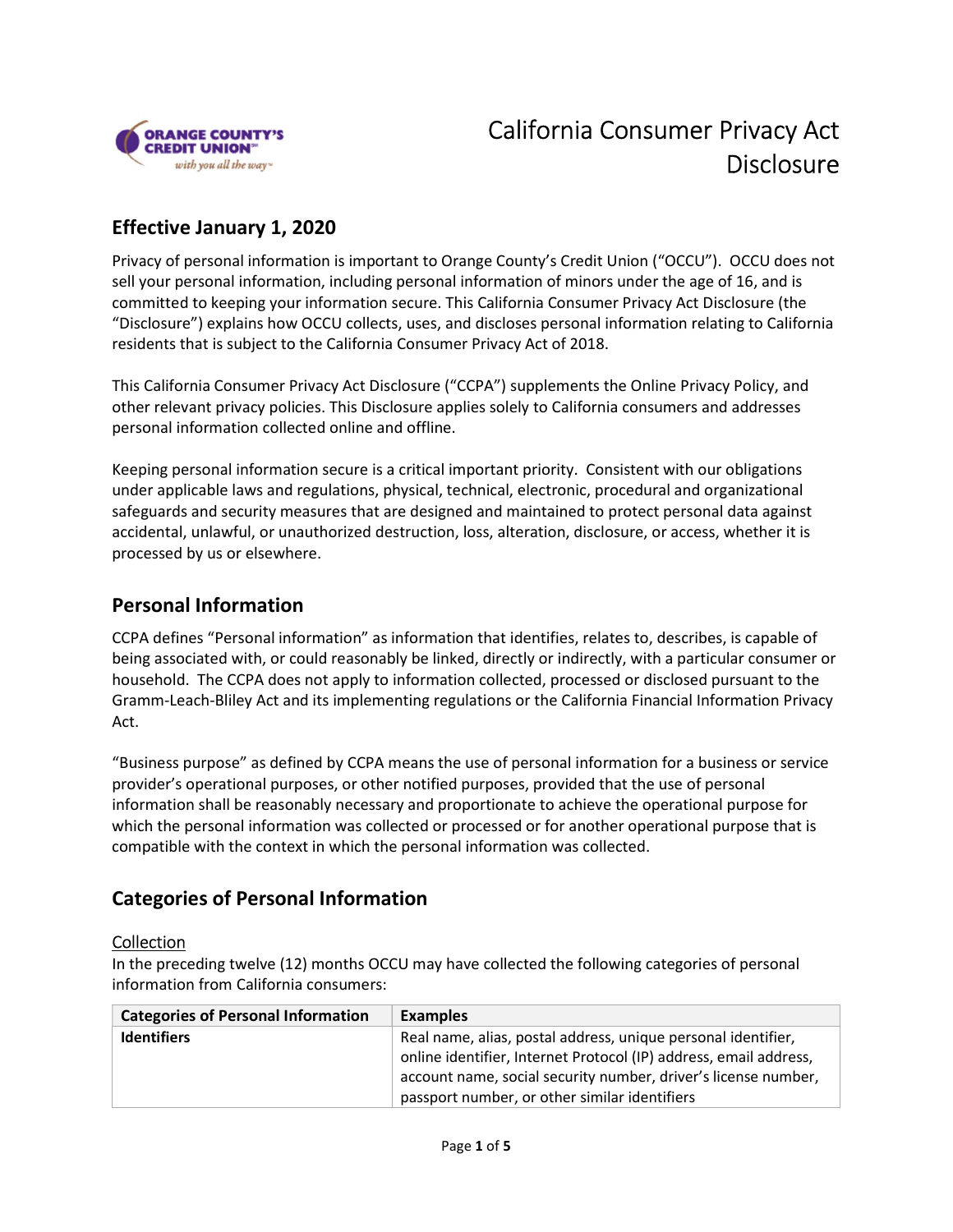| <b>Categories of Personal Information</b>        | <b>Examples</b>                                                                                                                                                                                                                                                                                                                                                                      |
|--------------------------------------------------|--------------------------------------------------------------------------------------------------------------------------------------------------------------------------------------------------------------------------------------------------------------------------------------------------------------------------------------------------------------------------------------|
| <b>Customer Records Information</b>              | Personal information described in subdivision (e) of Section<br>1798.80 of the CCPA such as signature, physical characteristics<br>or description, state identification card number, insurance policy<br>number, education, bank account number, credit card number,<br>debit card number, and other financial information, medical<br>information, and health insurance information |
| <b>Protected Classifications</b>                 | Characteristics of protected classifications under California or<br>federal law, such as race, color, national origin, age, sex, gender,<br>and military and veteran status                                                                                                                                                                                                          |
| <b>Commercial Information</b>                    | Records of personal property, products or services purchased,<br>obtained, or considered, and other purchasing or consuming<br>histories or tendencies                                                                                                                                                                                                                               |
| <b>Biometric Information</b>                     | Fingerprints, voice recordings                                                                                                                                                                                                                                                                                                                                                       |
| <b>Internet or Network Activity</b>              | Browsing history, search history, and information regarding a<br>consumer's interaction with an Internet Web site, application, or<br>advertisement                                                                                                                                                                                                                                  |
| <b>Geolocation Data</b>                          | Device physical location                                                                                                                                                                                                                                                                                                                                                             |
| <b>Sensory Information</b>                       | Audio, electronic, visual or similar information such as call and<br>video recordings                                                                                                                                                                                                                                                                                                |
| <b>Professional or Employment</b><br>information | Work history and prior employer                                                                                                                                                                                                                                                                                                                                                      |
| <b>Education information</b>                     | School name and date of graduation                                                                                                                                                                                                                                                                                                                                                   |
| <b>Inferences</b>                                | Inferences drawn from any of the information identified above<br>to create a profile, for example, reflecting an individual's<br>preferences and characteristics                                                                                                                                                                                                                     |

#### Sources

 OCCU may have collected personal information about California consumers from the following categories of sources:

- Directly from you
- From your devices, such as when you visit our websites, online and mobile applications
- Other individuals, such as authorized agents or family members
- Vendors who provide services on OCCU's behalf
- Joint marketing partners
- **•** Social Networks
- Government entities and other publicly-available sources
- Consumer data resellers

#### Use

 Categories of personal information listed above may be used for the purposes described in our Privacy Policies. In addition, OCCU use these categories of personal information for certain business purposes specified in the CCPA, as described below:

 Performing services, including maintaining or servicing accounts, providing customer service, processing or fulfilling orders and transactions, verifying customer information, processing payments, providing advertising or marketing services, providing analytics services, or providing similar services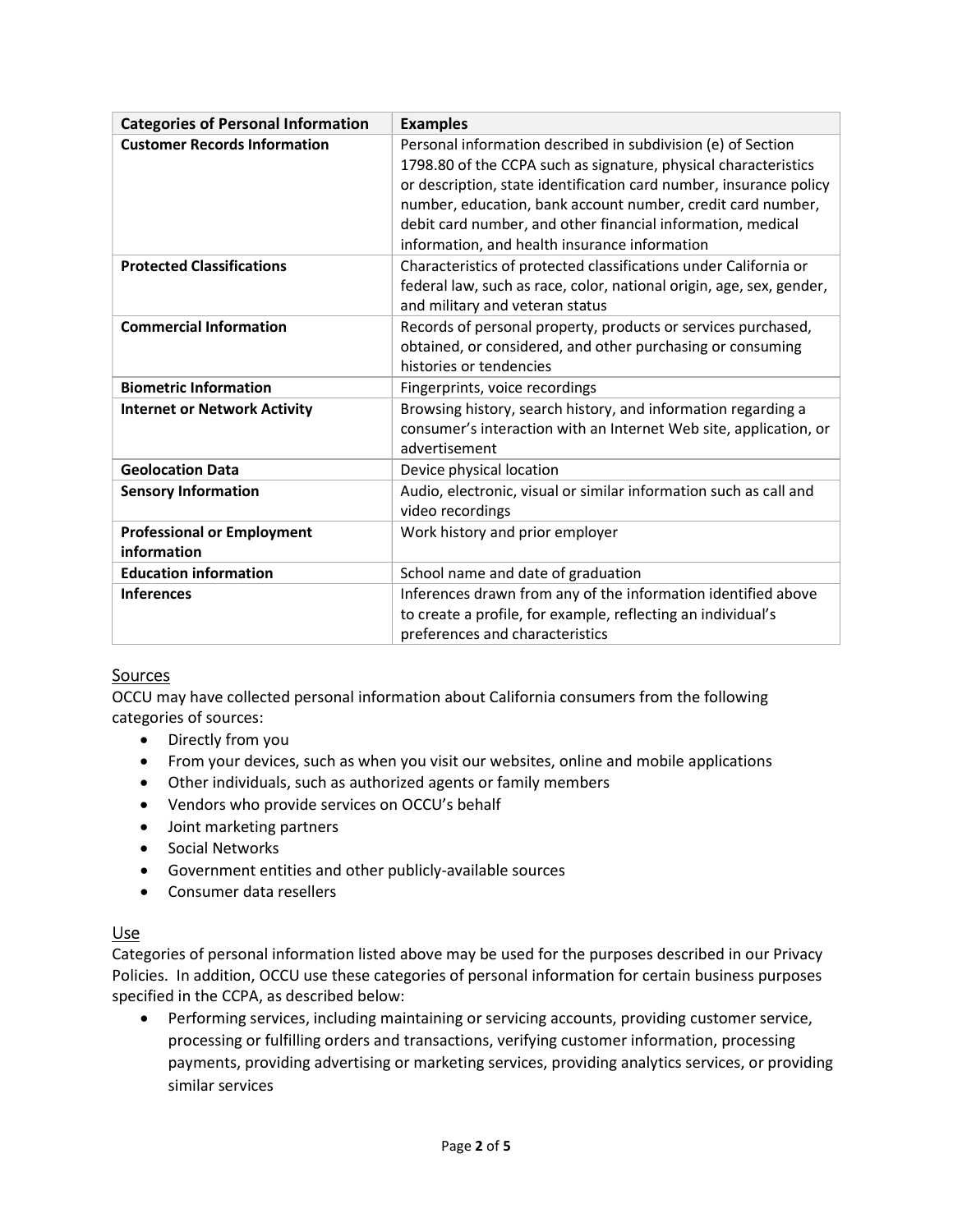- Auditing related to a current interaction with you and concurrent transactions, including, but not limited to, counting ad impressions to unique visitors, verifying positioning and quality of ad impressions, and auditing compliance
- Short-term, transient use, including, but not limited to, the contextual customization of ads shown as part of the same interaction
- Detecting security incidents, protecting against malicious, deceptive, fraudulent, or illegal activity, and prosecuting those responsible for that activity
- Debugging to identify and repair errors that impair existing intended functionality
- Undertaking internal research for technological development and demonstration
- Undertaking activities to verify or maintain the quality or safety of a service or device that is owned, manufactured, manufactured for, or controlled by us, and to improve, upgrade, or enhance the service or device that is owned, manufactured, manufactured for, or controlled by **OCCU**

### Sharing

 OCCU may have disclosed personal information of consumers to the following categories of third parties for business purposes as defined by CCPA:

- Vendors who provide services on OCCU's behalf
- Professional services organizations, such as auditors and law firms
- Joint marketing partners
- **•** Business partners
- Advertising networks
- Internet service providers
- Data analytics providers
- Government entities
- Operating Systems and platforms
- Social networks
- Consumer data resellers

# California Consumer Rights Under CCPA

 The CCPA provides California consumers with specific rights regarding personal information. These rights are subject to certain exceptions, including for example, if the personal information was collected pursuant to Gramm-Leach-Bliley. Our response to your exercise of rights may be limited as permitted under law.

 Specifically, California residents have the right under CCPA to request from OCCU the following covering 12 months preceding the request:

- 1. Right to Know: Request that OCCU disclose to you certain information about OCCU's collection, use and disclosure of your personal information within the preceding 12 months, including:
	- Specific pieces of personal information that a business has about the consumer;
	- Categories of personal information it has collected about the consumer;
	- Categories of sources from which the personal information is collected;
	- Categories of personal information that the business disclosed for a business purpose about the consumer;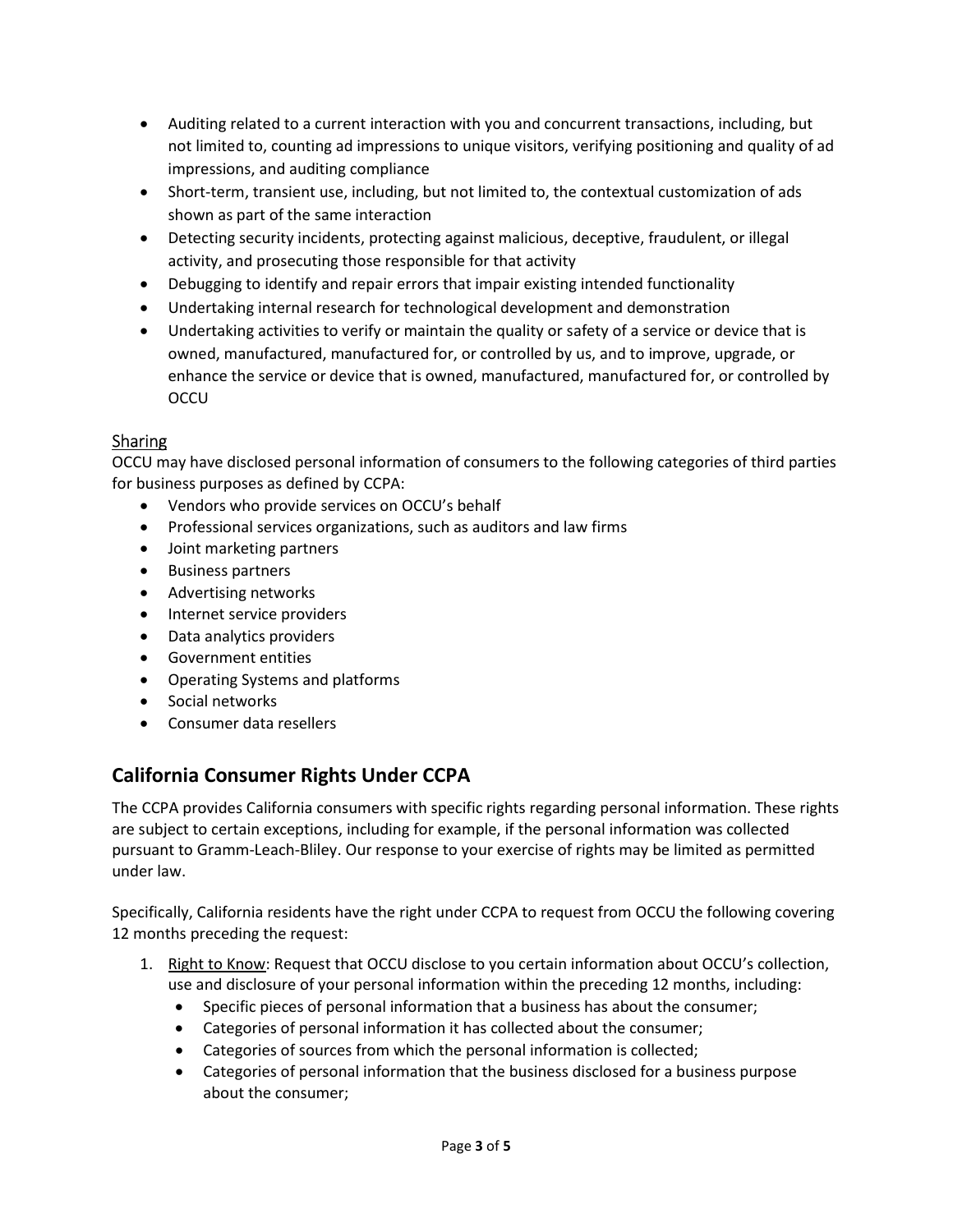- Categories of third parties to whom the personal information was disclosed for a business purpose; and
- The business or commercial purpose for collecting personal information
- 2. Right to Delete: Request OCCU delete Personal Information collected from you, unless the CCPA recognizes an exception
- 3. Right to Non-Discriminate: To be free from unlawful discrimination for exercising your rights under the CCPA

 OCCU will acknowledge receipt of CCPA request within 10 days of submission and advise how long response is expected to take if we are able to verify your identity. Requests for specific pieces of Personal Information will require additional information to verify your identity including a signed and notarized declaration, under penalty of perjury, that you are the individual whose information is being requested. Requests for deletion require a two-step confirmation process. Requests submitted on behalf of another person, may require written proof of authorization and verification of identity directly from the person for whom you are submitting a request.

 In some instances, OCCU may not be able to honor a request. For example, OCCU will not honor a request if your identity cannot be verified or that you have the authority to make a request on behalf of another individual cannot be verified. Additionally, OCCU will not honor a request where an exception applies or where the Personal Information maintained is not subject to the CCPA's access or deletion rights. You will be advised in our response, if OCCU is not able to honor your request.

 OCCU will not provide social security numbers, driver's license numbers or government issued identification numbers, financial account numbers, health care or medical identification numbers, account passwords or security questions and answers, or any specific pieces of information if the disclosure creates the possibility of a substantial, articulable, and unreasonable risk to the security of that personal information, the consumer's account, or the security of the credit union's systems or networks.

 OCCU will work to process all verified requests within 45 days pursuant to the CCPA. If an extension is needed for up to an additional 45 days in order to process your request, OCCU will provide you with an explanation for the delay.

## How to Exercise Your Rights

California residents, may submit a CCPA request by:

- Visiting a Branch
- Calling (888) 354-6228 For TDD hearing-impaired assistance through Relay Service, dial 7-1-1; provide the Relay Operator with 1-800-238-4486 or Teletypewriter (TTY) 1-800-826-7345

## Changes to This California Consumer Privacy Act Disclosure

 OCCU may change or update this Disclosure from time to time. When there is a change or update OCCU will post the revised Disclosure. Your use of this Site following these changes means that you accept the revised Policy.